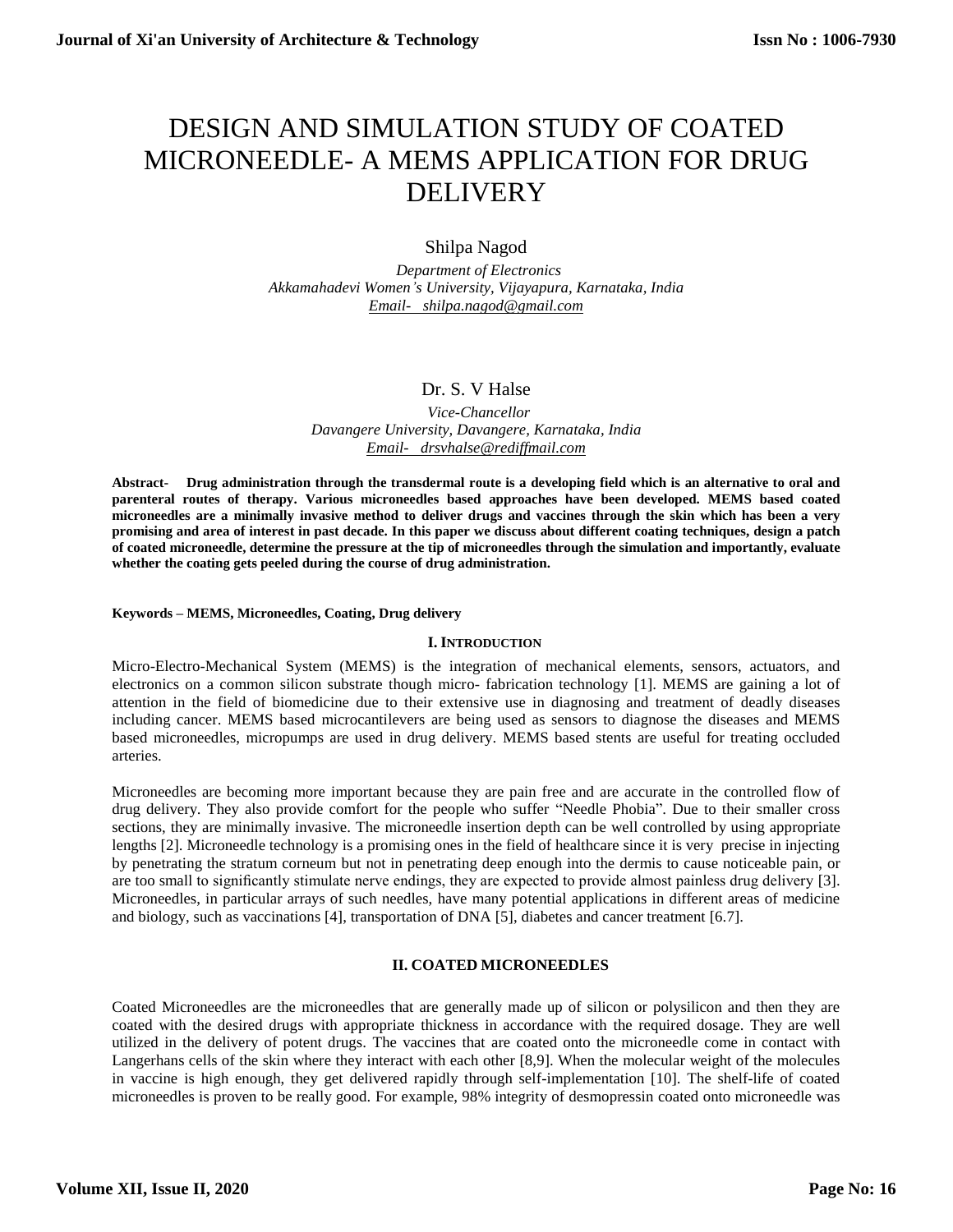maintained after 6 months of storage under nitrogen at ambient conditions [11]. There are also additional benefits of using coated Microneedles such as protection against moisture, high volumes of drug loading[10].The drawback of these coated microneedles are that the quantity of the drug to be administered using this method is limited to the amount of the drug that can be coated onto the tips and shafts of microneedles. Coated MNs retain their mechanical strength; however, their tip sharpness is reduced and this impacts skin penetration ability.

## **III.DESIGN AND MODELING OF A MICRONEEDLE**

In this work, we have designed a patch of microneedle array and simulated it to analyze whether the coating of microneedle is peeled off in the very action of piercing and drug administration. The geometry of the model is determined through the average dimensions of earlier research work in literature. The design parameters are mentioned in the table below:

| <b>Parameters</b>              | <b>Value</b>    |
|--------------------------------|-----------------|
| Length of Microneedle          | $650$ um        |
| Diameter of microneedle tip    | 80um            |
| <b>Coating Thickness</b>       | 5um             |
| Young's Modulus of Microneedle | 170Gpa          |
| material                       |                 |
| Poisson's ratio                | 0.28            |
| Density                        | $2329$ kg/m $3$ |

Table 1: Design Parameters

## **Geometry**

In this work in order to have thorough understanding and ease of simulation a patch of four microneedles is designed. The geometry of the model designed with the above mentioned parameters is as shown in the figure below

is.



Fig. (1) Geometry of coated microneedles

These microneedles are made up of silicon and the coating material is added as user defined material with the properties like of doxorubicin which is the medicine used for cancer treatment since doxorubicin is not directly available in the tool materials library. The density of Doxorubucin is 1.6+/-0.1g/cm3 [12]. The binding strength of drug depends on the glue which is used. Through the literature the young's modulus of glue is 50-60Mpa [13]. Thus we need to prove that the Von Mises Stress along the binding boundary must be less that 50-60Mpa so that the coated drug is not peeled. A stationary Solid Mechanics physics is used in this simulation study. A uniform boundary load of 0.02158N is applied in each of the direction. The base of the microneedle and the interface of the coating and microneedle would be fixed.

## **Mesh**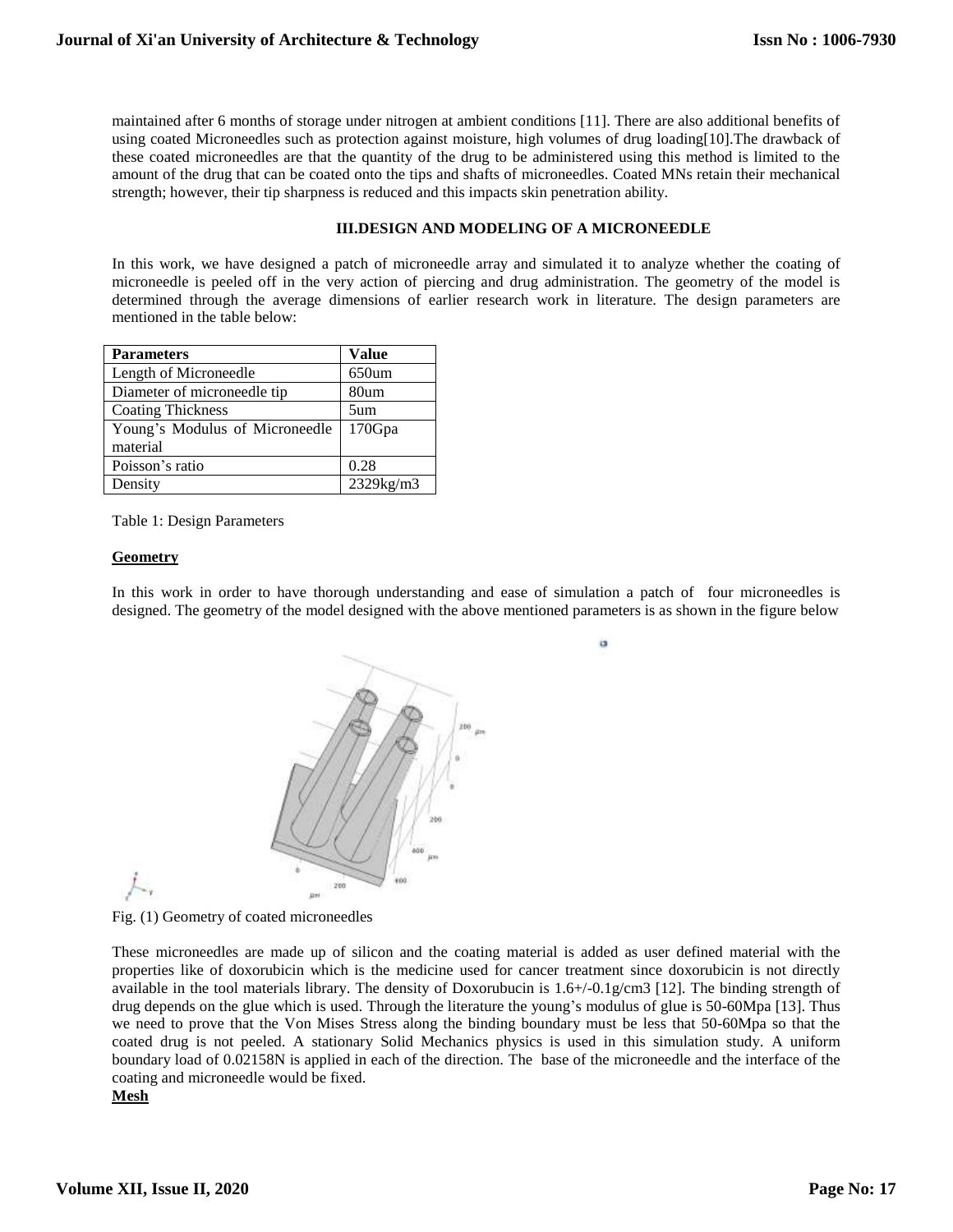The physics-controlled mesh with extremely fine element sized meshing is done. Complete mesh consists of 222627 domain elements, 64891 boundary elements, and 3467 edge elements.

à



Fig. (2) Meshing of Microneedle

## **Results**

 $\mathcal{E}$ 

'T



The resultant Von mises stress at the interface of coating and microneedle is 9.61Mpa as per the simulations. This is far lesser than that of 50-6-Mpa. Thus it can be inferred that the coating doesn't get peeled.

Fig. (3) Stress at Microneedle-Coating Interface

From the graphical representation it can also be deduced that the microneedles have pressure enough to pierce through the skin so that the drug administration can take place successfully.